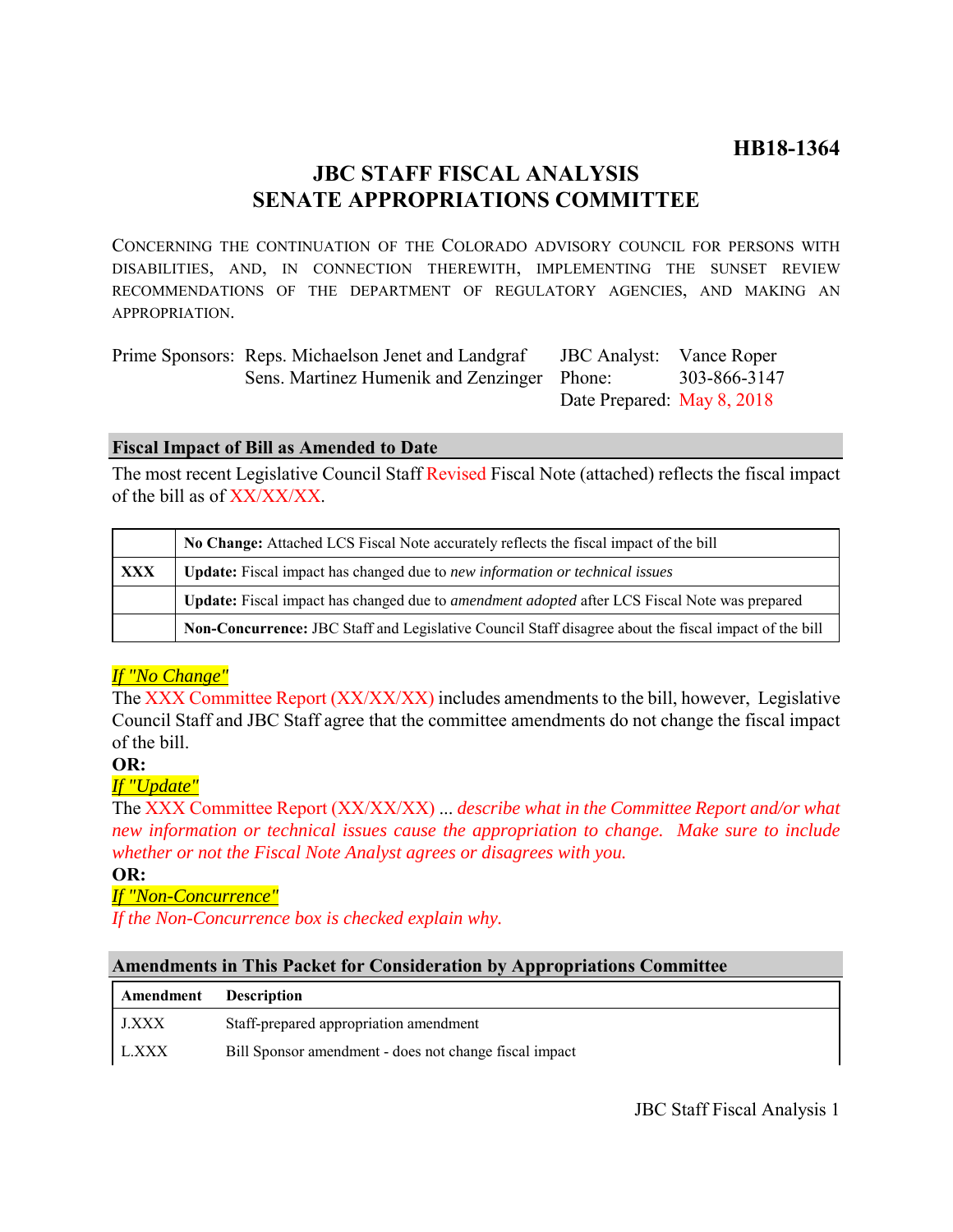L.XXX/J.000 Bill Sponsor amendment - changes fiscal impact *and* appropriation

#### **OR:**

#### **Amendments in This Packet for Consideration by Appropriations Committee**

| Amendment Description |  |
|-----------------------|--|
| None.                 |  |

#### **Current Appropriations Clause in Bill**

The bill requires but does not contain an appropriation clause.

**OR:**

The bill includes an appropriation clause that...

**OR:**

The bill includes an appropriation clause that *(describe its deficiency).*

**OR:**

The bill neither requires nor contains an appropriation clause for FY 20XX-YY.

### **Description of Amendments in This Packet**

**J.00X** Staff has prepared amendment **J.XXX** (attached) to add a provision appropriating a total of \$ to the Department of for FY 20XX-YY, including \$ General Fund and \$ cash/reappropriated funds from . This provision also states that the appropriation is based on the assumption that the Department will require an additional YY.Y FTE <and/or the Department will receive  $\$  federal funds to implement the act>.

### **OR:**

**J.00X** Staff has prepared amendment **J.XXX** (attached) to change the existing clause to appropriate....

**OR:**

**L.00X** Bill Sponsor amendment **L.XXX** (attached) ...

#### **OR:**

**L.XXX and J.YYY**

Bill Sponsor amendment **L.XXX** (attached) ...

### **Points to Consider**

*Subheading*

1. List the points to consider.

**OR:**

None.

Use subheadings from Chapter 11, Appendix C of Training Manual: